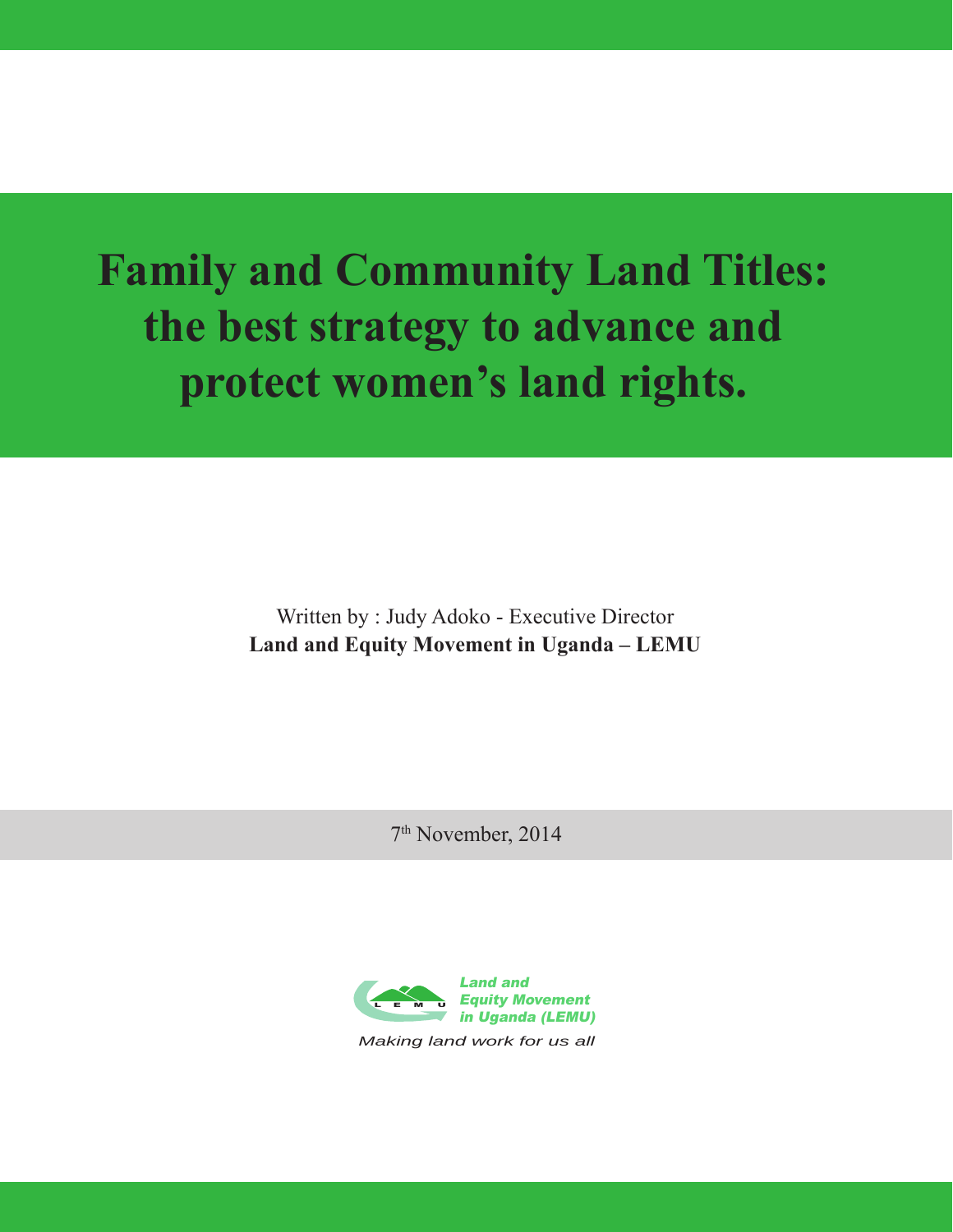#### **ABSTRACT:**

Security of tenure for women in customary tenure is a priority for all. The current strategy in Uganda and Africa is for women to get individual titles, even though in 80% of land women inherit family land rights under customary tenure. A push for individual titles will therefore endanger rather than improve their land rights. This Paper promotes family and community land titles instead, because customary land is held as family land managed by heads of families, three of them women. Promoting individual land titles will endanger the family land rights of women because: - male family head will title in only his name either deliberately or in ignorance of the legal implication; Clans will not allow widows, divorced and unmarried women to have individual titles to family land; Titling converts customary land and this is now against National Land Policy. The only recommended family and community titling should follow a process of: discussion and consensus; identifying owners; marking boundaries; drawing maps and setting up registries and registration. The result of this process is more likely to lead better protection of land rights of women than individual title.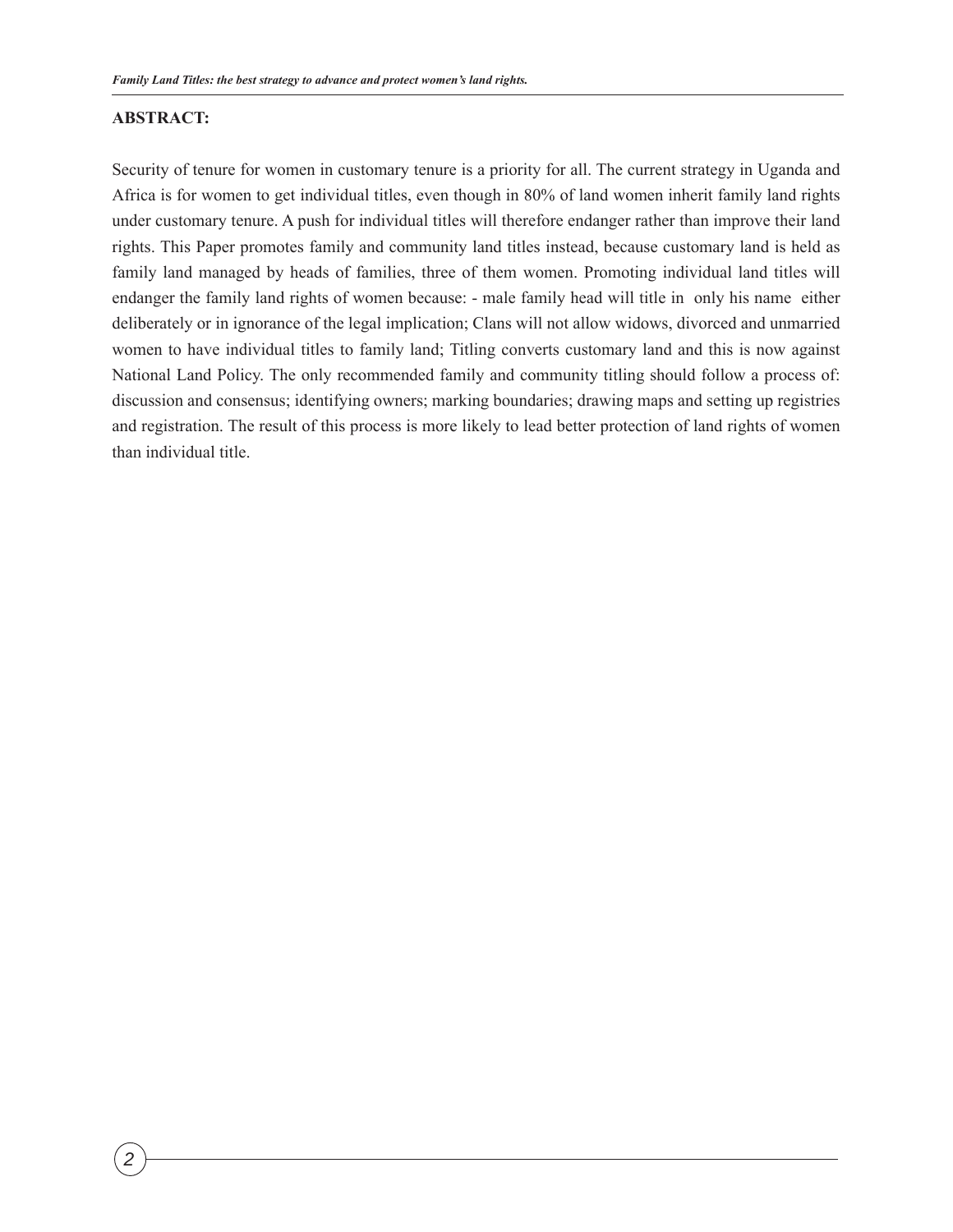#### **1. Introduction.**

The improvement of security of tenure for women under customary law is a priority for all stakeholders. The current strategy in Uganda, as elsewhere in Africa, is for women to get individual titles. In Uganda, the laws promote customary owners getting Certificates of Customary Ownership (CCOs) where no survey occurs and where land can be converted to freehold titles. This paper examines the likelihood of CCOs or titles being issued to women who have land rights under customary land giving them secure land rights. The paper argues that the push for individual land titles for women who have land rights to family land held under customary land tenure will endanger, rather than improve, their land rights, and yet once land rights are lost it is very difficult to get them back The paper promotes family and community land titles as better alternatives to individual land titles.

#### **2. How women get Land Rights.**

Different categories of women get customary land rights through:

- 1. Marriage is defined in Uganda as dowry having been paid by the boy's family to the girl's family. A wife receives land rights from her husband's parents, which she owns equally and jointly with her husband in trust for their children. As a widow, she continues to own and manage the land as "head of family" after the death of the husband. If she divorces, she must move back from the marital home to her maiden home, leaving her children, who have land rights, behind. Her clan membership, which entitles her to land rights from the husband's family, is terminated at divorce. She then gets her land allocation (inheritance) from her parents if either is still alive and has any remaining family land, or from the brother who used her dowry to marry.
- 2. Family allocation as inheritance passed mainly to boys at marriage. Unmarried girls are presumed to marry one day and never to divorce. If they do not marry, the father must allocate land to her as her inheritance. This is also her family land she manages in trust and can pass on to her children, but cannot sell without consent of her family and the clan.
- 3. Purchase and Land gifts: As it is expensive to buy land, only those who have income can do so. These are mainly the educated and the business people who are predominantly men. Long time ago, land was so plentiful that they were given away to those accepted as members of a family as gifts.
- 4. Government leases. The practice is such that only those who are educated have political connections and civil servants had access to the knowledge and the means to apply and acquire government leaseholds. Some leases were issued to the same customary land owners. Besides, the land laws that made customary land tenure illegitimate was not known to many rural populace who continued to own their land irregardless of the law. Those with government leases again are predominantly male **(TO QUOTE DATA FROM Research by MISR)**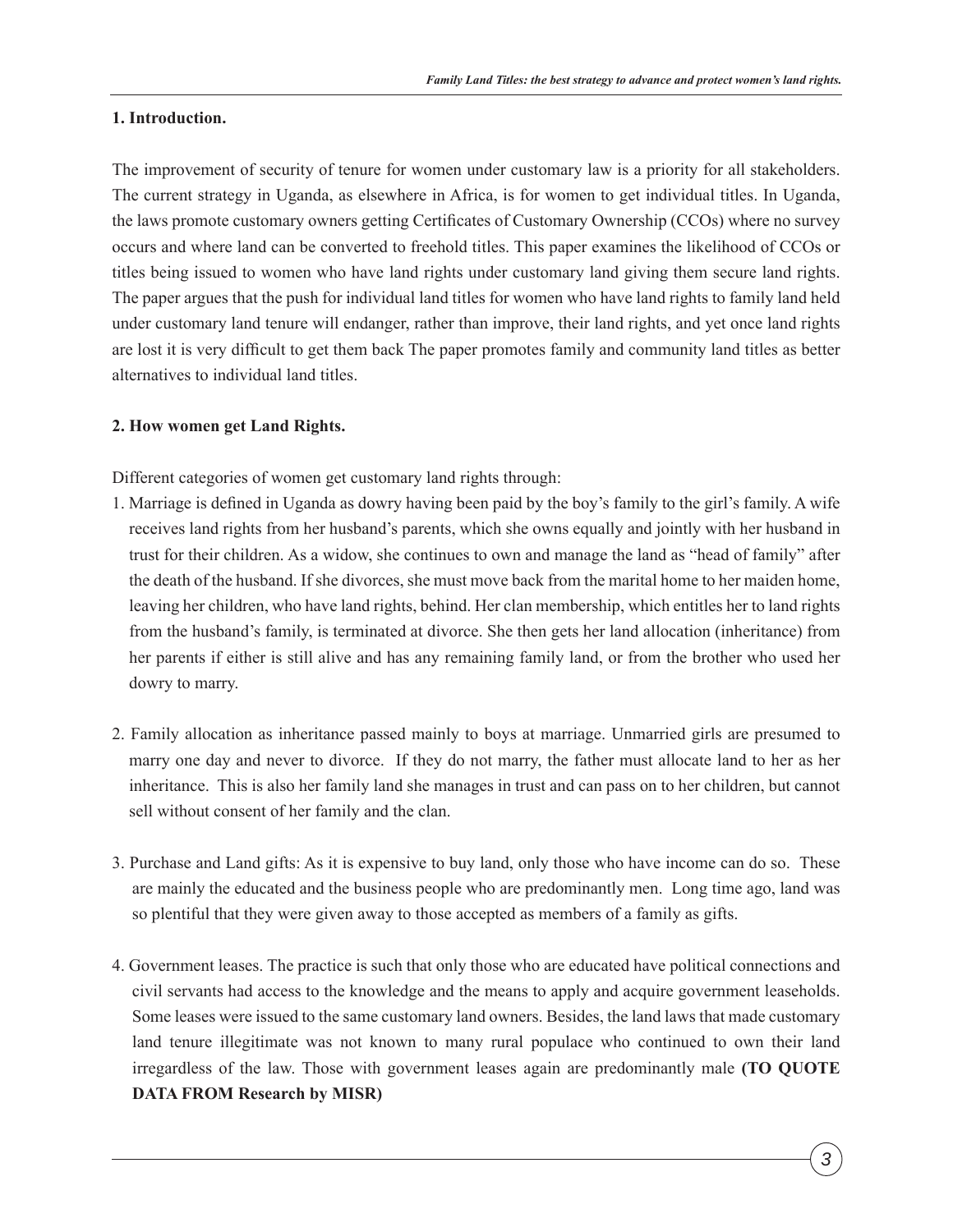The predominant way that women acquire land is through marriage and family inheritance and not through purchase or government leases.

From the above, it should be noted that the majority of rural women have land rights to family land that are allocated to them either as family members. To ignore this reality and offer individual land rights of a family to individual women is to encourage resistance against women by the male family members. This is because of the nature of customary land rights and management described below.

Fundamentally, there is a deep misunderstanding about the nature of customary tenure, which is held by local and national Government, and by the international institutions which are supporting the development of Uganda's land policy. There is a strong belief that land held under customary tenure is owned communally by clans and that people only have the right to use land. Even the 1998 Land Act describes customary tenure in terms of communal ownership. This is believed to be bad for investment in land and agricultural development. Since all land is held communally, runs the argument, people don't have security of tenure and so will not invest in their land, because the investment would not be safe. Also, since land is communal, noone can have documents of ownership over the areas they farm. This means they don't have collateral and so prevents them from accessing (cheaper) loans. This too will prevent people from investing in productive agriculture. Finally, since people don't properly own land and can't sell it, no land market can develop. This will prevent investors, people who could use the land more productively, from buying land, so preventing economic development. These arguments, dating back to colonial times, are widely held by institutions such as the World Bank<sup>1</sup> and in Government. Government policy has therefore been to encourage titling of land for freehold tenure. This gives all rights in land to named persons, usually a single individual<sup>2</sup>, and frees the owner from any social obligations that may be held under customary tenure regarding the land. Acquiring a title can be an expensive process, since it requires a survey of each individual plot of land. The Government usually implements a programme for systematic titling whereby it is surveying every plot of land where the owner wishes. The reason for undertaking systematic demarcation of all land at a time is to reduce the costs and so make titling available to more people. The underlying presumption is that there is a single owner who already holds all the rights in that land - a patently false assumption, under customary tenure.

Customary land management and rights remain unwritten and unclear or where it is written<sup>3</sup>, it is not respected and applied by the state actors. Some of the confusion about who 'owns' land under customary

<sup>1</sup> The World Bank does not have a single monolithic view, and it is very aware of the limitations of the theory, though it still tends to favour the individualisation of ownership and the development of a land market.

<sup>2</sup> though title can also be held by a "corporate body", a company which has a legal identity, jointly or in common.

<sup>&</sup>lt;sup>3</sup> Lango, Teso, Acholi regions and the Kumam communities have documented their Principles, Practices, Rights and Responsibilities (PPRR), all available on website www.land-in-uganda.org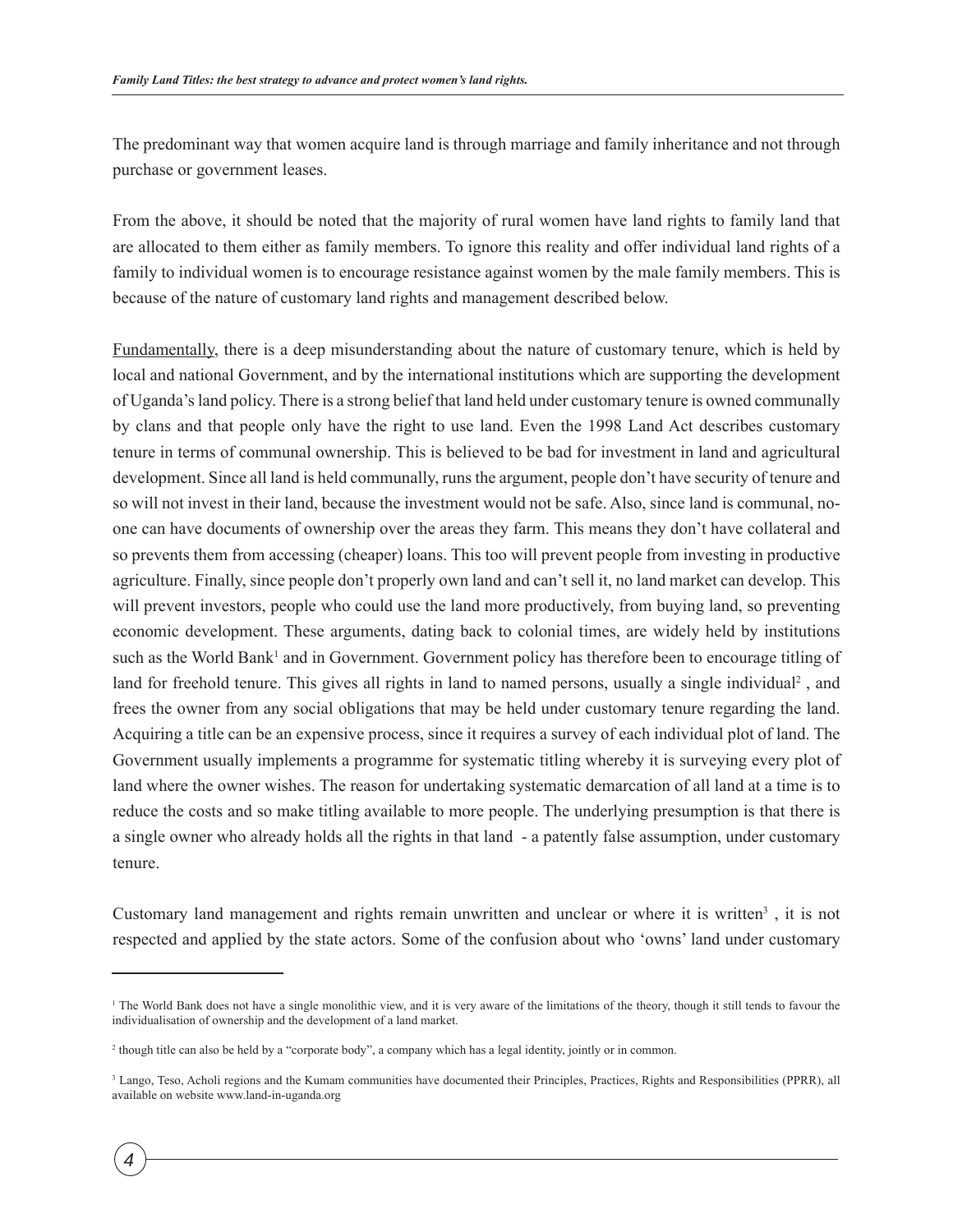tenure is because the ownership and management of land are not organised in the same way as for freehold land. In freehold, the person (or people) who have their names on the title have the rights to use land as they wish, as long as the planning regulations of the authorities (e.g. the Town Council) are followed. They can choose whether or not they want to sell the land and to whom – though the Government does not allow them to sell land to someone who is not a citizen. The Government has set up a system for administering the land – the Land Boards, the Land Tribunals, and the Land Registry. These offices do not own the land, but they are there to decide who owns land in case of disputes, and to make sure that everyone knows who owns which land. In customary law, rights and responsibilities are not organised the same way. Owning land does not mean the same thing, because the rights and responsibilities are different from rights under Freehold or leasehold tenure. This does not mean that people are not 'really' the owners of their land. They do 'really' own their land, but 'owning' land means something slightly different. Some people have the responsibility for administering land. This is usually the clan elders. However, they also have the right to say who can sell land. That is because they have the responsibility to protect the land for all the family members. They also have the responsibility to make sure that everyone is given rights to land. This duty does not exist in the freehold system, because there are no responsibilities for freehold owners to provide others with access to land. It would be legal for one person to own all the (registered) land in the country, and for him or her to refuse to allow anyone else to farm. This cannot happen under customary law for family land and for members.

The family head usually who are married men, widows, unmarried women and divorced women manage the land on behalf of the family. S/he is the steward of the land. His/Her rights to manage the land go together with the responsibility to look after the rights of others to use the land, and to make sure that the next generation will also be able to enjoy the land. Other people in the family also have rights to own the land. This is why it is not so easy to answer 'who owns the land?' The land really belongs to the family within the clan, but the rights are shared out in a complex way. In the midst of this difficulty, the implementation of a systematic demarcation programme spearheaded by technicians to the exclusion of the governance system and the rights holders is very likely to exclude rights of some owner, especially women and children.

Considering that in owning land heads of family has both responsibilities to be the steward of the land in the interests of the family and rights, to own the land and make decisions about allocation, asking "who owns this land" cannot have the same meaning and understanding especially as over time, the relationship between the dual roles of being steward and having rights to the land have changed and the rights-holder/ steward has claimed to be the owner of the land. The result of this change is negative – those consider weak or whose rights take last priority and need more flexibility (women and children) have become vulnerable. Having government technocrats implementing systematic demarcation and asking the question "who owns this land" is very likely not to auger well for a) women, b) children, c) family members who are away from home.

**3. Why focusing on Individual Land Titles are limiting** – There are five reasons why prioritizing and focusing on individual land titles and not family land titles is limiting for women and children. These are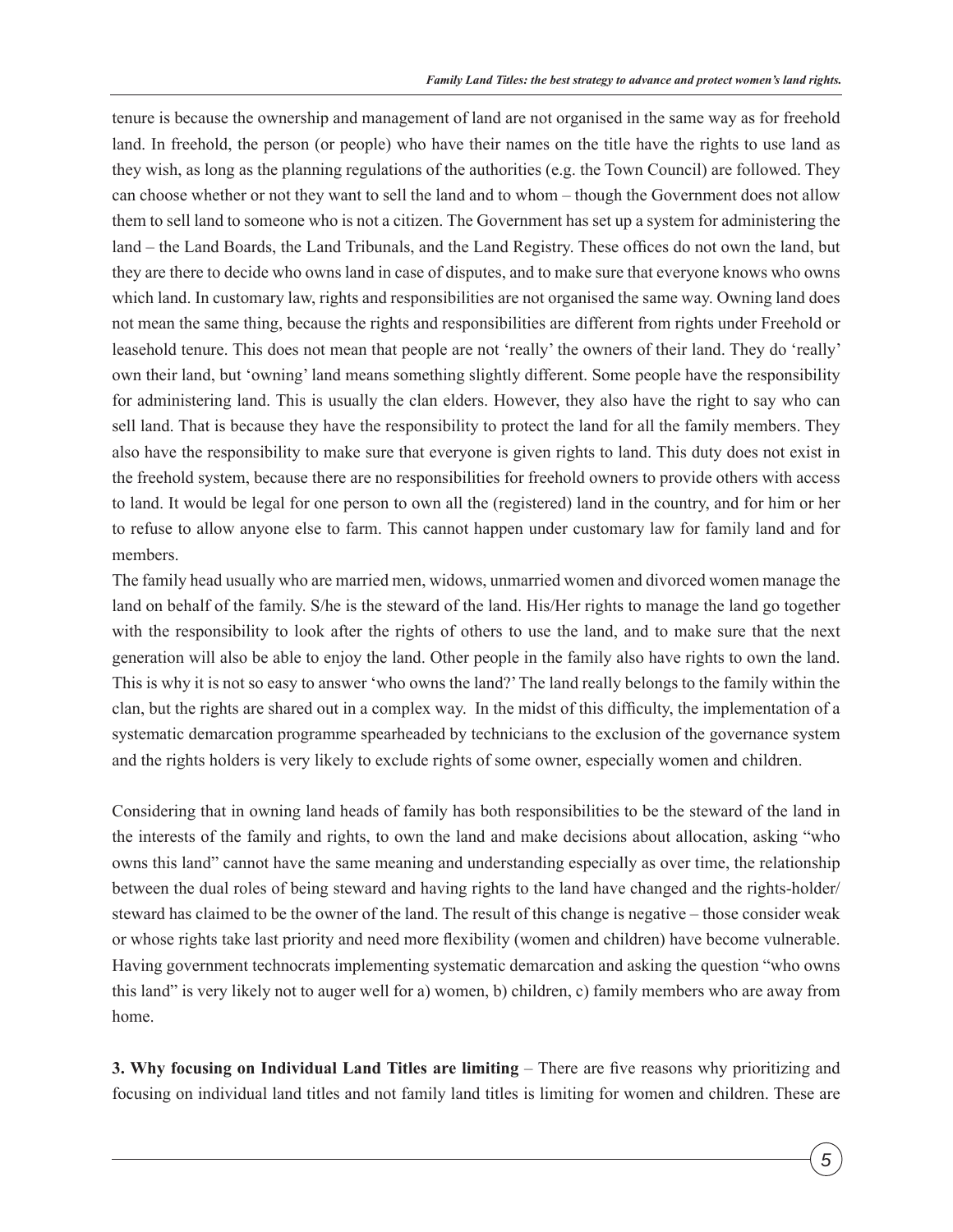detailed below:

• **Land owned by Individual forms an average of only 8% of the land**. In 10 workshops facilitated by LEMU in all districts in Lango and Teso regions to share the National Land Policy on boundary tree and sketch maps held between August and November 2014, LEMU met 652 participants who comprised of District Speakers, Resident District Commissioner (RDCs), Chief Administrative Officers (CAOs), Local Council 5 (LCVs), clan members, Chairpersons District Land Boards (DLB), Lands Officers and District Police Commanders (DPCs), members of Faith based institutions, the media and civil society. When asked, they estimated the prevalence of family land, community land and individual land out of 100% to be as follows:

| Workshops      |     | <b>Family land</b> Communal land | Individual |
|----------------|-----|----------------------------------|------------|
|                | 80  | 10                               | 10         |
| $\overline{2}$ | 85  | 5                                | 5          |
| 3              | 85  | 10                               | 5          |
| 4              | 85  | 10                               | 5          |
| 5              | 80  | 10                               | 10         |
| 6              | 85  | 10                               | 5          |
| 7              | 80  | 10                               | 10         |
| 8              | 80  | 15                               | 5          |
| 9              | 90  | 5                                | 5          |
| 10             | 70  | 10                               | 20         |
|                | 820 | 95                               | 80         |
| Average %      | 82  | 9.5                              | 8          |

Focusing and prioritizing individual land and not family land therefore means that the programme and policy targets few owners, little land and leaves out the majority of family land owners, where many women and children have land rights.

**• Land owned individually by men is of temporal nature** - Individually owned land was described in the workshops by the participants as "land that is purchased". It is mainly men who buy land because they are the ones with the money but also the ones with the responsibilities to raise a family. So, even if they buy land before they marry, the land they buy and own as an individual automatically becomes family land the moment he is married and brings a wife to the land. The implication for this is that individually owned land is temporal and not long term because all men except for priests are expected socially to get married one day. Nonetheless, by offering titles to land that is individually owned, policy makes it easy for the married man who buys land before they marry to regard the land as their own personal property and register only their sole names to the exclusion of the wives and children. Policy also plays on the greed and ignorance of the male head of family. Given the land rights contestation in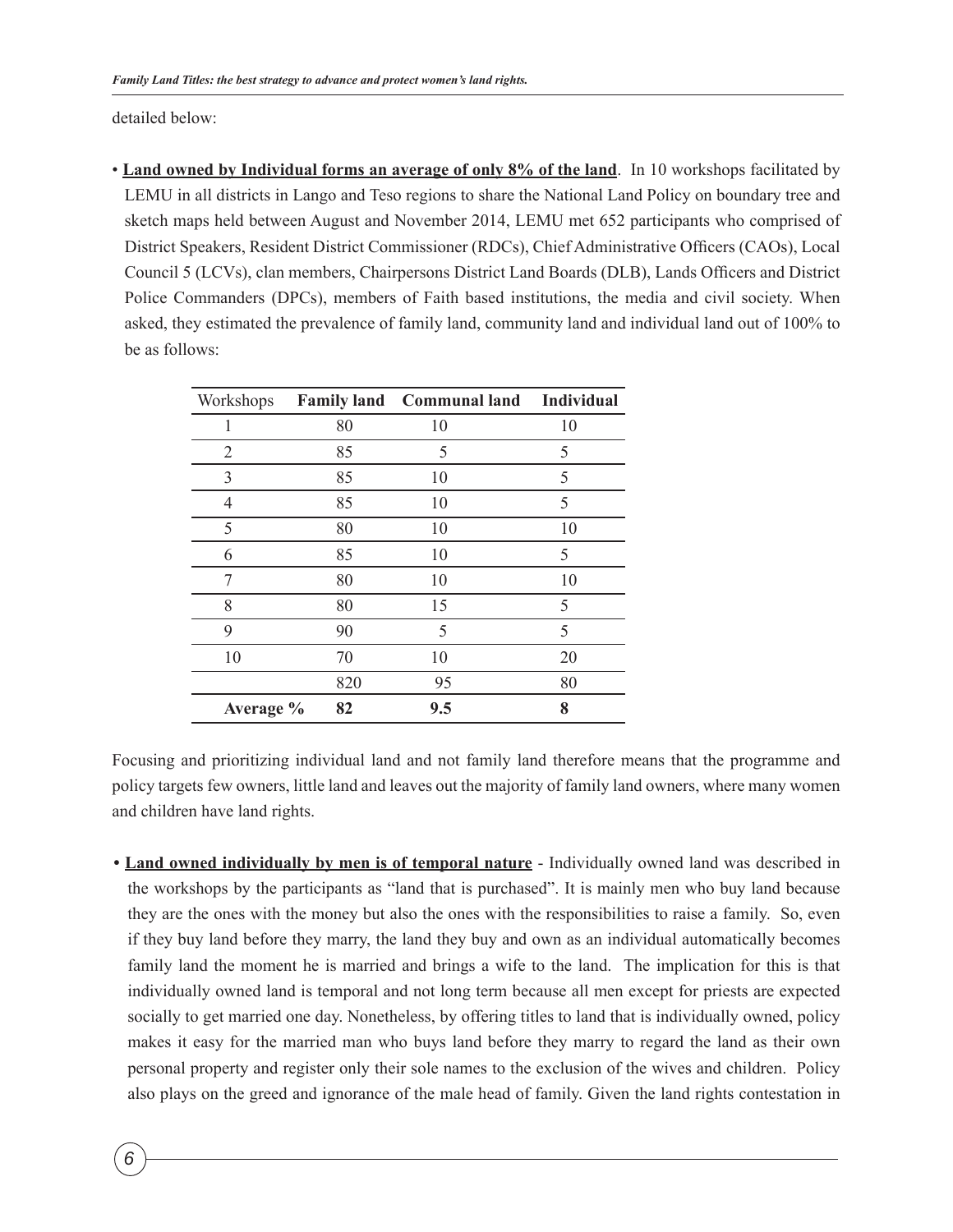customary tenure and greed for land in society in Uganda today, giving people options for individual or family land titles risks the rights of those needing protection by men in families, as the men are likely to deliberately grab family land or mistakenly register only their names on the title. The offer of choices gives opportunity for greed to take root and is likely to lead to male and sometimes female heads of families who are to manage family land in trust for the family to apply for a title in his names for the family land. The husband, as the "family head" of family land, is likely to register his name alone in the title, even when he ticks the "family land box choice." The legal change that takes place to make him the sole owner to the exclusion of his wives, children is lost on him because freehold is a new tenure system, to which he does not understand the terms and conditions. He will believe he is the "head of family," managing customary land in trust for the family. The fact that the clan will no longer be the manager of the land or that the laws applicable will no longer be customary laws is lost on him. By doing this, he legally "converts" family land into an "individual land" solely owned by him. The evidence of this happening is from Kasese District where the CCO implementation is the highest in the Country. According the research by Northern Uganda Land Platform (NULP) research in October, 2014, "Most of the CCOs applicants applied for individual ownership despite the fact that an overwhelming majority of the applicants were married and had wives and children. Of the 2028 issued CCOs, up to 74.8% had been issued to individuals, 17.3% had been issued to families, and 7.9% had been issued to groups/companies. Of a total number of 2544 individual names that appeared in the 2028 CCO application files of issued CCOs, 80.3% were recorded as married and only 13.5% indicated they were single. Similarly, of the 4033 individuals names that appeared in the 2851 applications that had been approved but not issued, 80.5% (3270) indicated that they were married and only 11.9% (482) indicated that they were not married. The findings therefore show that women and children had been disenfranchised of their land rights although they were often witnesses to the CCO acquisition process. When a greedy head of family grabs land from the family and titles it, whether fraudulently or through lack of understanding of its implication, s/he is then protected by Section 59 of the current Registration of Titles Act which states that: *"No certificate of title issued upon an application to bring land under this Act shall be impeached or defeasible by reason or on account of any informality or irregularity in the application in the proceedings previous to the registration of the certificate, and every Certificate of Title issued under this Act shall be received in all courts as evidence of the particular set forth in the Certificate……….. and shall be conclusive evidence that the person named in the certificate is the proprietor ……"* Even though, with the new National Land Policy this law is to be amended, this law is still currently applicable. Any family member who wants to challenge the head of family would then need the services of a professional advocate to challenge the title in a court of law and are no longer able to solve the land dispute before their traditional systems since the land is titled land. Since this is beyond their reach, they lose their land rights permanently.

• **Converting customary land tenure to Freehold is now against the Land Policy** - According to Section 41(i) of new Uganda National Land Policy: *"The Government shall amend the Land Act (CAP 227) to permit only individually owned customary land to be converted to Freehold."* S. 32 (b) Policy Statements also provides that *"The State shall clarify the nature of property rights under the designated*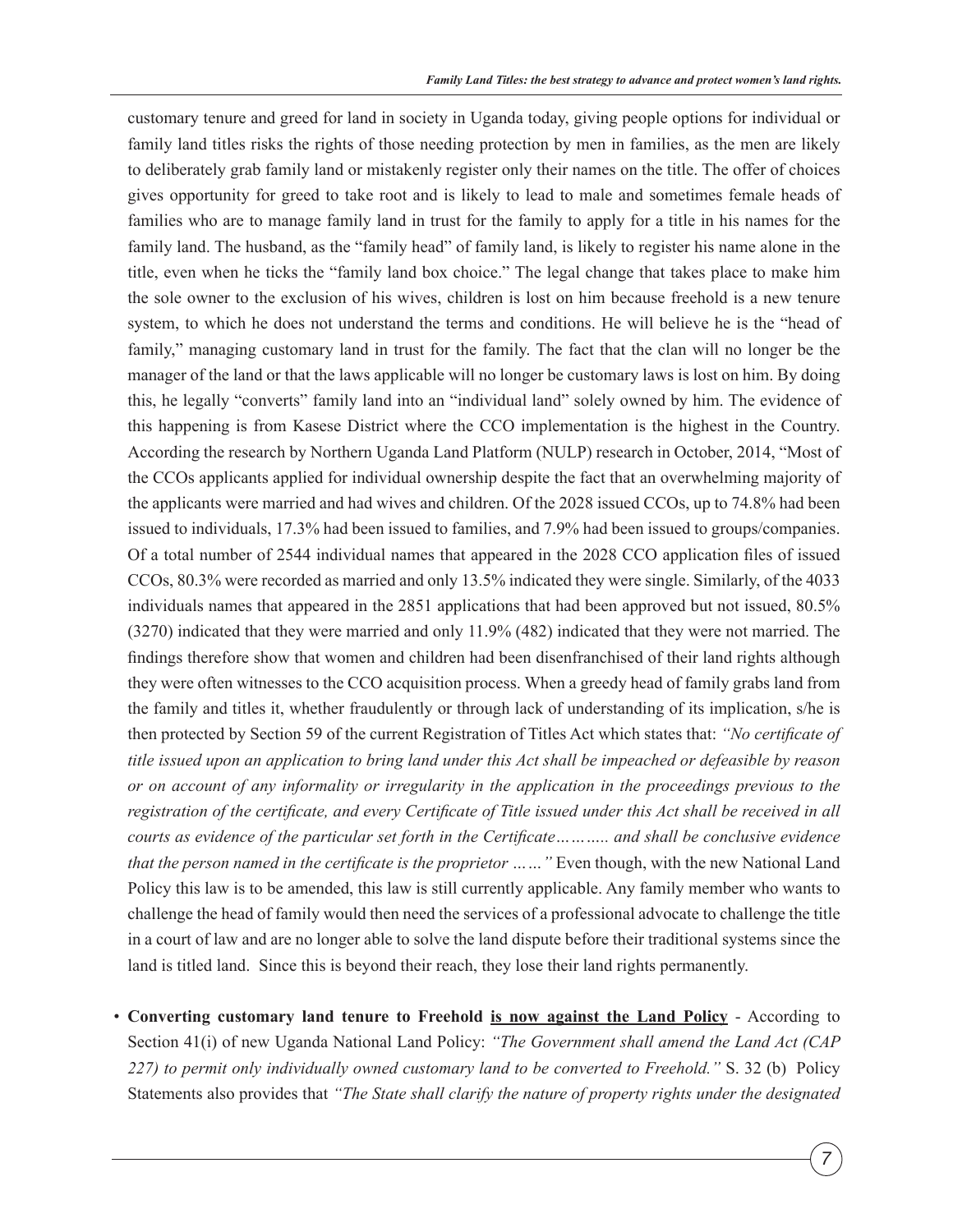*tenure regimes to remove uncertainties and allow for evolution" and* S. 41 states that Government - " to facilitate the design and evolution of a legislative framework for customary tenure, Government shall: (i) – Amend the Land Act (Cap 227) to permit only individually owned customary land to be converted to freehold and (ii) – amend the Registration of Titles Act (Cap 230) to place customary tenure at par (same level) with other tenure systems; Thus, family land, under which the majority of women have land rights, is excluded from conversion to freehold titles and any government programmes such as systematic demarcation projects designed to assist land owners get titles will only target the few individual male land owners who are able to afford the costs of titling. If the targeting of individual land owners does not precede the systematic demarcation exercise, it is likely that what is described above section on "Land owned individually by men is of temporal nature" will happen and women and children will lose their land rights.

• **Fear of families that women marrying and remarrying will deprive families of their land when they move to New Families** - In the marital homes, widows have options to live on their marital homes, return to maiden home and remarry. Until a widow gets very old or dies, the clans fear that she could remarry and leave the land. There is also an assumption that all girls will marry and leave their maiden homes for good. Because of this assumption land allocations to women in maiden homes exclude women until it is absolutely obvious that the girl will not marry. If therefore the three female heads of families – widows, unmarried girls, and divorced women—try to register the titles in their sole names, it is very likely that their families will stop them, for fear that when they marry or remarry and move on the family would lose the inherited land to the family the girls marry into. A family land title with the names of family members would reduce this fear.

**Key Questions for implementation. -** Nearly all stakeholders agree that some alternative instrument or paper title –could be highly beneficial in principle to help secure rights of women and children to land based on local practices and understanding of customary tenure. At the same time, a growing number of actors caution that successful implementation on the ground faces far too many obstacles under the current regime. Numerous problems hinder proper land administration in Uganda, including: parallel clan justice and Local Council court systems, greedy individuals within families who seek to obtain the land of vulnerable communities, backlogged and bribable courts, poor enforcement for land-related judgments, and the sheer cost of hearing land cases caused by both the need to visit the land in question and frequent court adjournments. The proposal for family and community land titles cannot therefore be implemented until these questions are clarified, an over-hasty implementation could result in a situation where the potential benefits of family and community land titles are outweighed by difficulties, whether administrative or otherwise.4 Before implementing this proposal the following questions and issues need to be discussed and answered:

<sup>4</sup> This would be an unfortunate missed opportunity to improve systems of customary ownership in the three sub-regions for the vast majority of those who rely on its principles. It is imperative that the final structure of a CCO – or its alternative – is appropriate to customary land practices, and not treated as a "quasi-freehold" approach.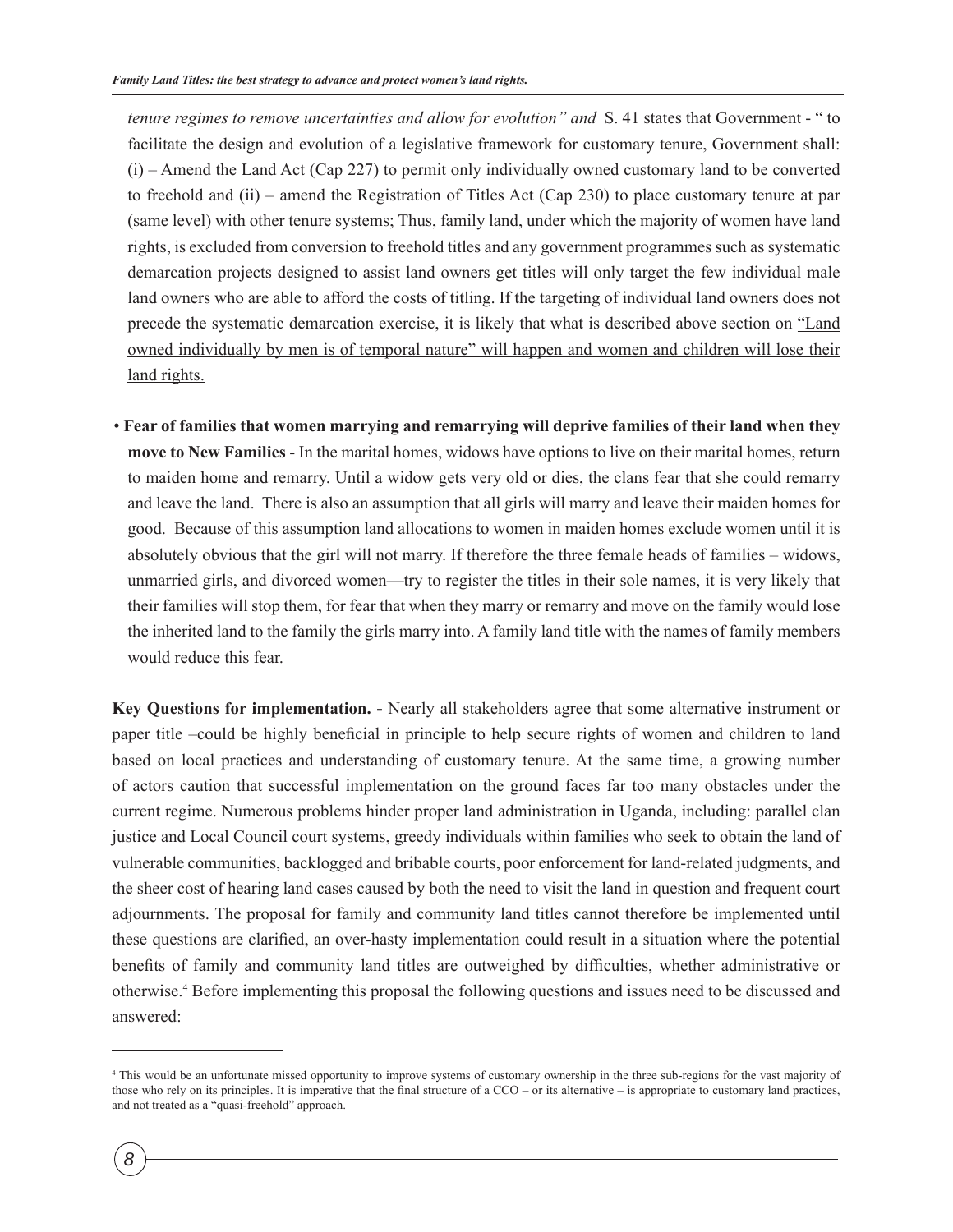#### **1) Under whose names will a CCO be registered?**

The majority of land in greater northern Uganda is family-held land under the management and authority of a larger kinship-based group, typically a clan or sub-group of a clan (hereafter referred to as "clan"). In most cases, a rights-holder is considered the customary manager, or steward, of the land, while the land rights are equal to all family members. For example, the heads of family<sup>5</sup> are allocated land to own and manage in trust and on behalf of their family members (and clan), both those born and yet to be born. But how will titles capture the important aspect of "managing land in trust for family members (and the clan)"? In other words, under whose names will a title be registered?

It is important that practitioners are careful with the language employed when discussing customary rights: the concept of freehold, individual ownership should not be confused with customary management and stewardship, or else there is a risk that the two will in future be taken to be interchangeable, risking the loss of fundamental aspects of customary ownership.

While a title for family and community land can cater for many names the implementation of the current Land Act in issuing Certificate of Customary Ownership (CCO) which form even includes an option to "add (names) as necessary" has been difficult to realize on the ground. In their introduction of CCOs in Oyam and Apac districts, because the Area Land Committees advised community members that only five (5) names should be written on the form. This left out names of some persons with rights to family land, as the local applicants had numbers of children ranging from 3 to 22. This practice results in the loss of recognition of legal land rights and permits the opportunity for bitter family land conflicts to simmer for the future.

#### **2) What is the appropriate unit for Registration of Family Land Title?**

Most land in Northern Uganda is held as either individually, as family or community/clan land, managed by heads of family or appointed people in trust for the other family members, as well as for the larger kinship group of which the family is a part. The family unit, however, varies from region to region. In Lango, the family seems smaller and typically comprises a father, the son and his wife and children – leaving out the grandfather as administrator of the land. In Acholi, ongoing research indicates that the units in which land rights are typically vested are clans, sub-clans, or extended families. Such a system presents a real challenge for issuance of family and community titles. In whose names will a family and community land title be registered, since the number of households (and even more, the number of individuals) can be very large, and some of them would be living outside the land? And how would the title keep land distinctive to each user/owner individual or household?

<sup>5</sup> A married man, widow, unmarried woman, and divorced woman are each recognized as the head of their respective family.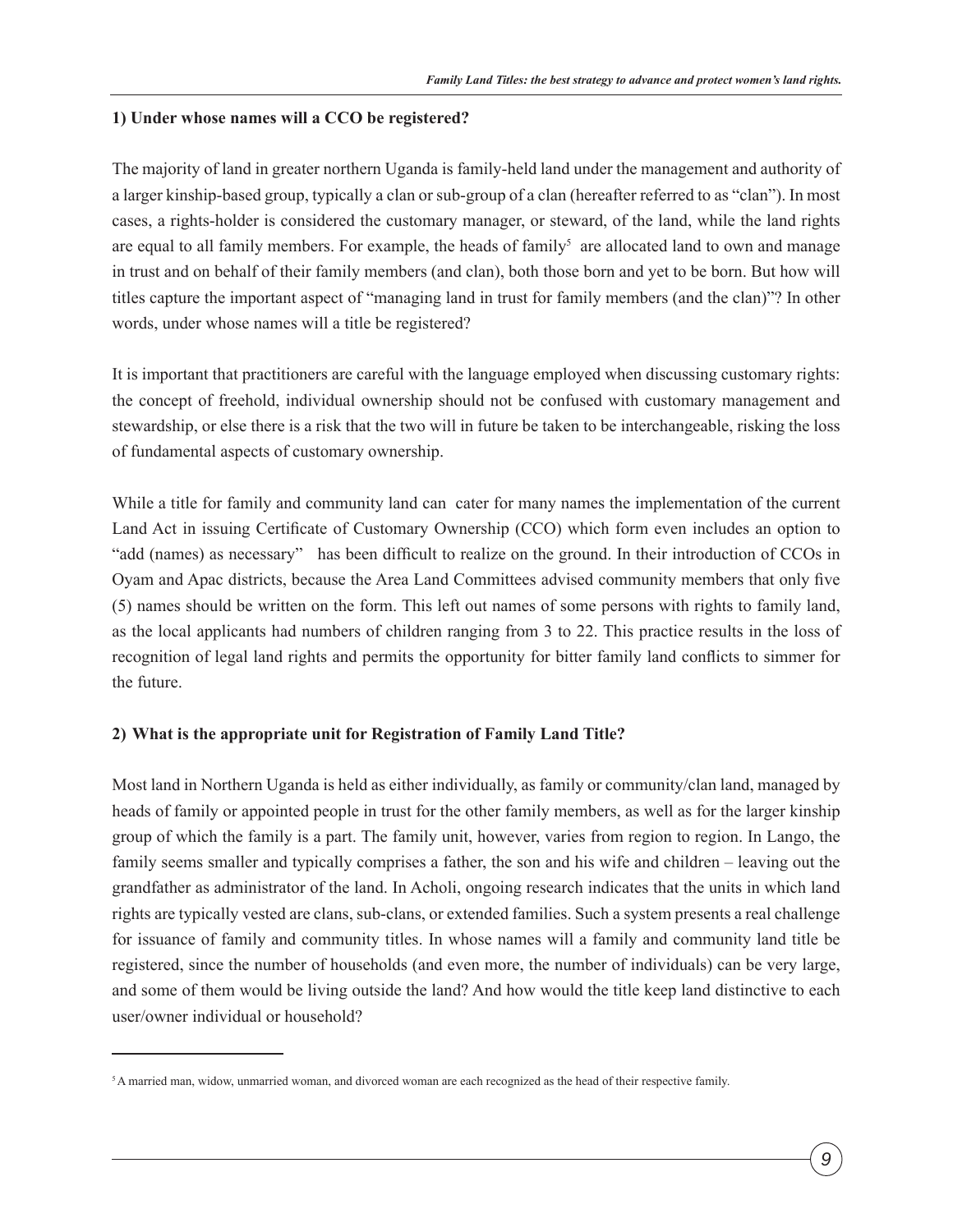#### **3) How will Family and Community Land Titles recognize clan governance?**

Even when all the names of a family are entered on the family and community land title, the question still remains as to how the clan would continue to legally manage the land, especially to ensure that the land is not sold without their consent. In other words, how will family and community land titles issued to single families not strengthen the concept of freehold (or quasi-freehold) individual ownership at the expense of customary management or clan stewardship? And for transactions involving land under titles, how will the registrars ensure that the consent of the family has been obtained by the head of family?

The same question applies in the context of succession. When a head of family dies and leaves behind customary land, survivors may seek Letters of Administration. Should the clan, as the legal custodian of customary lands, be the one to authorize administration of customary estates? Which law of succession applies for customary land title?

### **4) How can Titles or Certificate of Customary Ownership (CCOs) reflect changes in the Marital Status (and land rights) of Women?**

Another difficulty is the issue of women and their children who, because of marriage or relationships, move between two families – maiden and marital families. Under customary tenure, women and children are allocated land from either their marital or maiden home. A woman and her child is allocated land from her maiden home (or clan) if not married or divorced and from her marital home (or clan) if married or widowed. Thus, the source of their land rights can change accordingly. How can the special status of women and their children who move between family groups be accommodated on Titles as currently designed and fall in between the two families? Will authorities and their records be able to keep up with these constant changes? From the experience in the initial roll-out of CCOs in Amuru, Oyam and Apac, girls' names are left out on the CCOs "because they are either married or will be married." This raises the concern that if the names of the family members are not documented before the process of titling, this will act to further marginalize the land rights of women and their children rights that are already all too often abused. It is crucial that family and community land titles do not inadvertently offer an opportunity to legitimize this marginalisation.

For widows, the issue is even more complex. If a widow acquires a title for family land and then she remarries and relinquishes rights to the first marital home, what should happen then?

Each of these scenarios implies massive coordination efforts at the Lands Registry, which – at present – do not seem realistic, particularly given the administrative limitations faced by land administrative systems in Uganda today.

#### **5) Which law applies for Transactions involving Family and Community Land Titles?**

*10*

For any land transactions (mortgage, sale, transfer) – any change in the title must be matched with the copy kept by the recorder (Registrar of titles or Sub county chief). For the family and community land titles, which law will apply for these transactions: the Registration of Titles Act, or another law?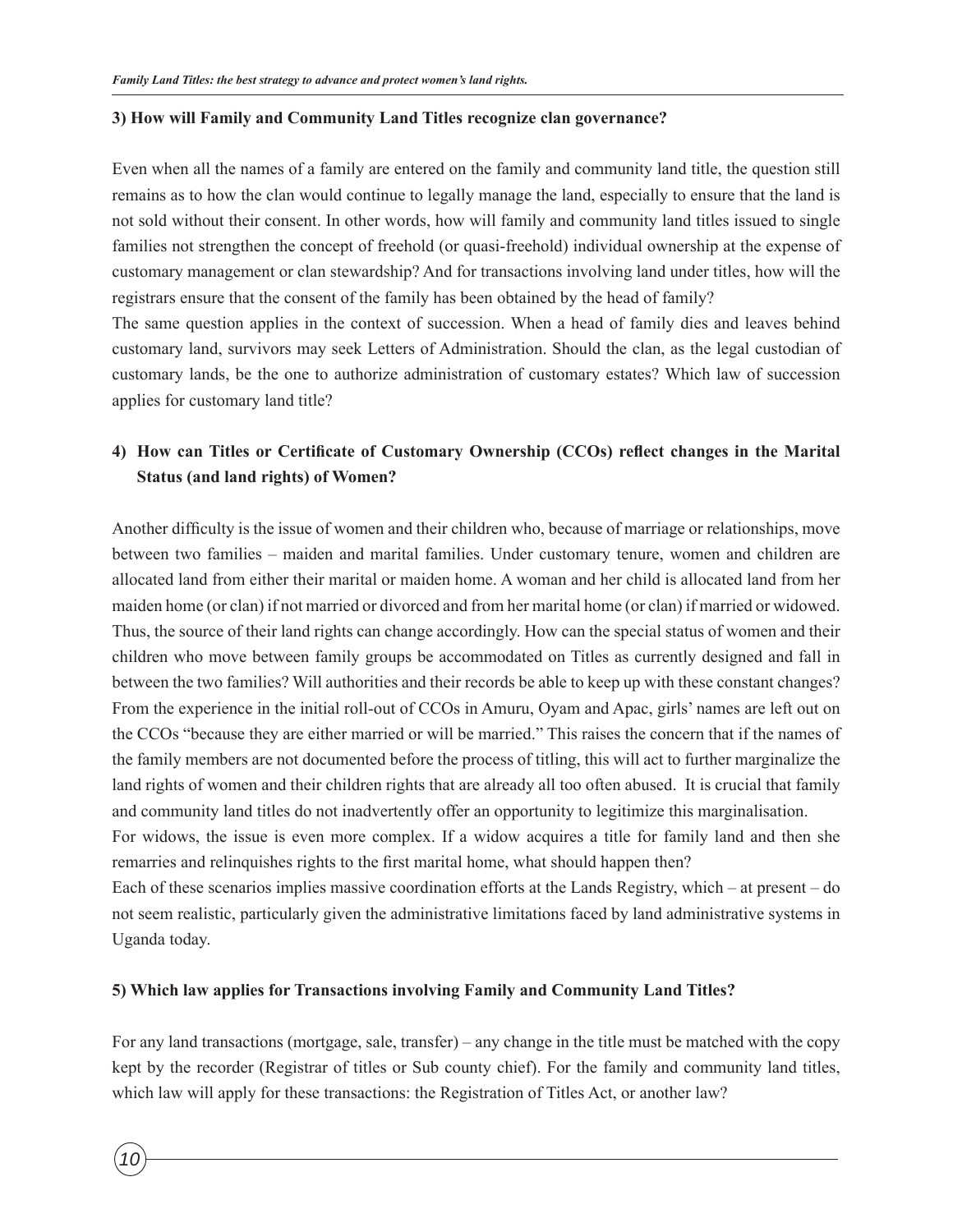#### **6) How many titles per family?**

Many families in northern Uganda have more than one piece of land and these plots are often not contiguous. If a family is to be granted a title, for which land will the title apply? Should each parcel of land have its own title – this would mean that one family might have multiple titles – or should all the scattered land to which the family has rights be put on the same title, as was the case with the CCO implementation in Oyam District? If such a title was used as collateral and there was a default in payment, what would be the implications of this?

#### **7) How to increase buy-in for titles among local actors?**

Traditional institutions, local governments, faith-based organizations, politicians and communities have not been engaged in the planning for or implementation of titles. In Oyam, Kasese and Apac, the people who carried out the sensitization were mainly the Area Land Committees who themselves seem not to have understood the full implications of a title. The fact that they only allowed 5 names on the Certificate and left out the names of other family members is proof of this. In Oyam, the sensitization of the CCO applicants took 3 days only – the same day they were sensitized was the day they filled in the forms for CCOs, with no time to consult with their families. The traditional institutions, who are the managers of customary land, were not consulted in this process and yet the *Land Act (CAP 227)* gives them this mandate.

#### **8) Where is the Institutional Machinery required to make Family and Community Land Title work?**

Currently, none of the Recorder's Offices, which the law assigns under the Sub-County Chiefs, are functioning as Land Registries in Northern Uganda. For these registries to function, each needs access to tools such as Customary Land Identification Number (CLIN) Allocation Books, family and community land Title Registers. Districts need to be equipped with these items.

Other technicalities needed for the proper registration of a family and community land title include a portion number and a listing of conditions, restrictions, limitations and encumbrances. These are not yet finalized. When these are agreed, they would most likely need a new Act of Parliament or an amendment to the Registration of Titles Act. The Land Act states that the customary land certificate registration be at the sub county level with sub county chiefs, but this goes against the spirit of the National Land Policies which puts customary tenure at par with the three other tenure systems and removes discrimination against one system.

In addition, although the *Land Act* allows for a clan or other community to be formed into a legal entity such as an Association in order to apply for a group title including for community grazing or hunting lands, the current law allows for the certification of the communities in the names of individuals and not the association. This exposes the communities of having the individuals sell their land without their consent.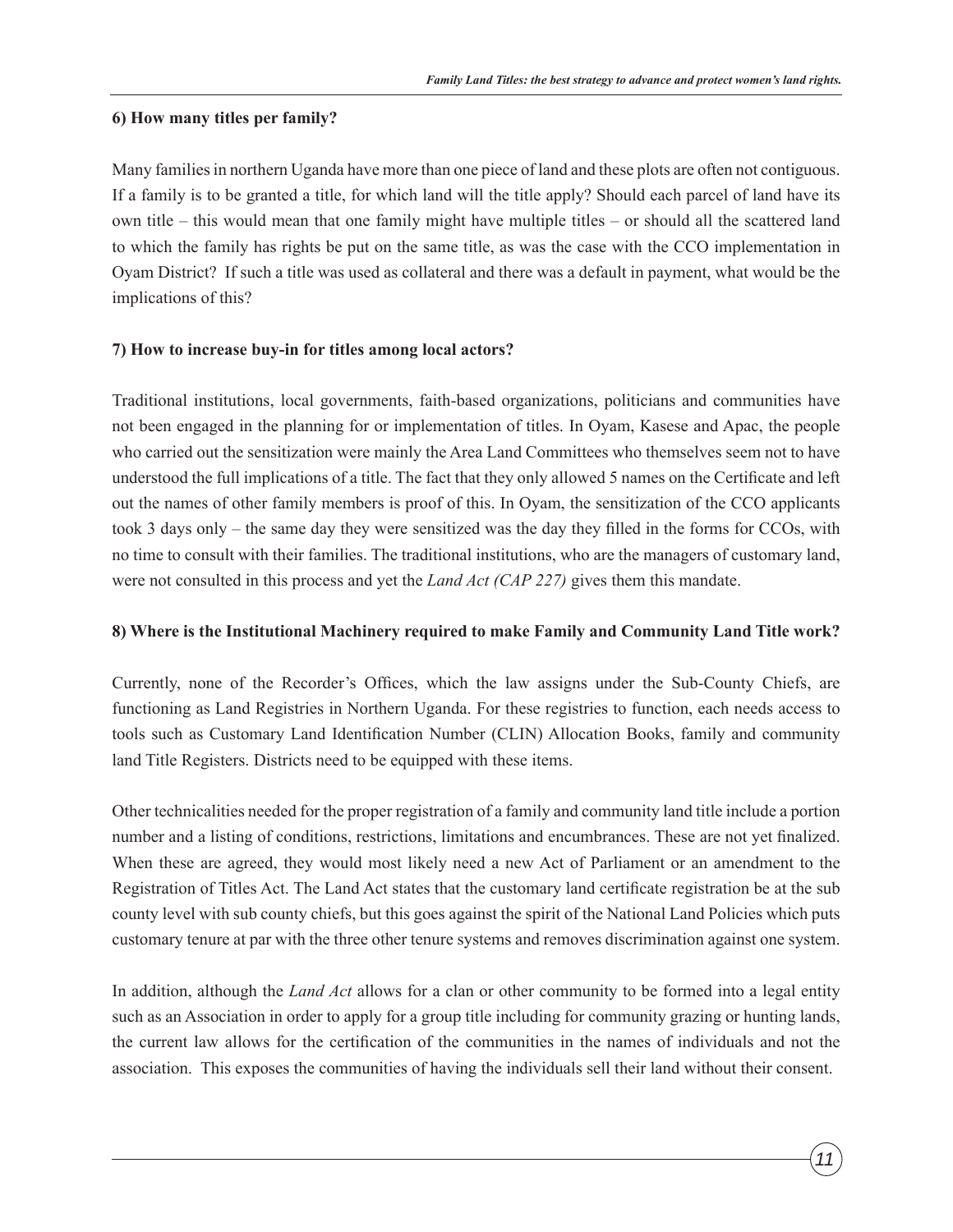The dangers of implementing a system that purports to offer additional security but in effect adds to confusion thus far outweigh arguments for proceeding. Should these shortcomings not first be ironed out before the family and community land titles can achieve the purposes for which it is proposed?

Implementation of family and community land titles – should therefore be viewed as a long-term process. In order to reduce the risks described above, the Ministry of Lands Housing and Urban Development (MLHUD) should suspend the roll-out of CCOs and systematic demarcation programmes under the current approach and adopt a more comprehensive strategy. As part of this process, the Ministry should:

- a) Create an enabling legal environment for customary tenure by putting in place relevant guidelines<sup>6</sup>, policies, and laws which include implementation of family and community land titles.
- b) Raise public support for systematic demarcation by using boundary trees or some other costeffective and culturally appropriate boundary marks;<sup>7</sup>
- c) Support the recording of land rights on family and community land rights tree and on locally verified sketch maps;
- d) Engage all stakeholders (civil society, government, courts, banks, faith-based institutions, traditional institutions, politicians, academics, etc.) in the development of a long-term strategy to secure citizens' rights to customary lands;
- e) Put in place and fund necessary family and community land titles implementation institutions including traditional institutions, Area Land Committees, Registrars to register the customary land titles and interests of families and communities.

**a) Create an enabling environment for Customary Tenure** – The recognition of customary tenure and the family and community land titles are new in Uganda and in the world. This may be why before the current National Land Policy; there was very little support for initiatives to let customary tenure evolve in its own right (as opposed to being converted to another tenure). The Ministry would be wise to re-think what support it gives customary tenure and what form a family and community land titles take.

Other related discussion topics include: building consensus on the appropriate units for families, how to enforce land-related judgments; preventing land disputes; which laws are applicable for land transactions; how to standardise sketch maps; how to operationalise land data management systems, and so on.

**b) Support Systematic Demarcation** – To date, systematic demarcation means the process of cadastral survey of land to convert customary tenure into freehold tenure. With the recognition of customary tenure, policy and practice need to move away from this approach and replace it with a different type of systematic demarcation – one which marks boundaries, records rights on maps, and is registered, without changing

<sup>6</sup> These guidelines may vary by region since customary land management schemes are specific to particular cultural contexts.

<sup>7</sup> This is different from the current government strategy for systematic demarcation which promotes titling.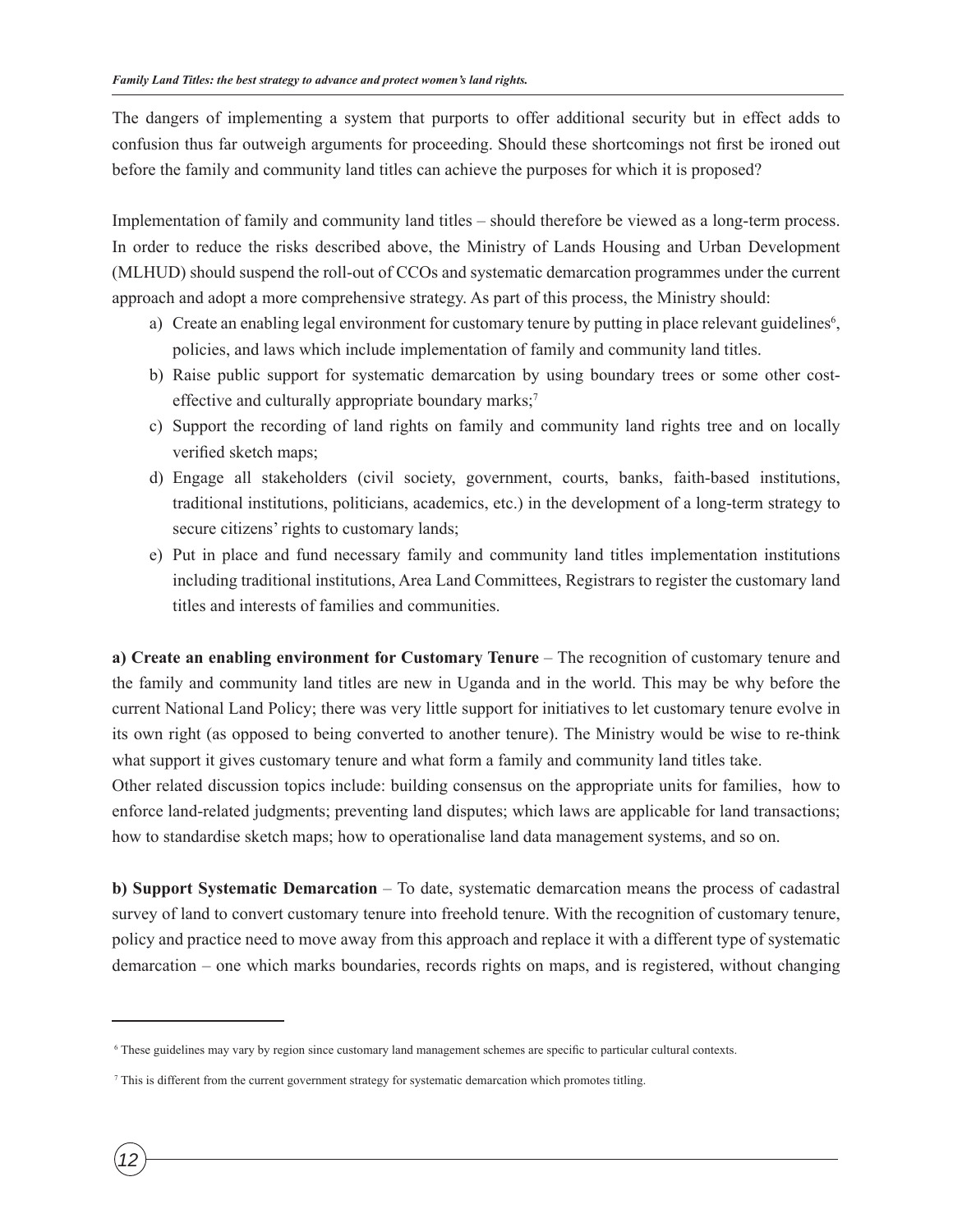the rights and responsibilities of the various forms of customary tenure in Northern Uganda. This paper recommends that the Ministry convenes a meeting of all executive members of traditional institutions in Uganda before the actual implementation of a process, to discuss:

- i) whether or not they agree with the proposal
- ii) the type of boundary trees which they recommend and
- iii) the structure which they feel should be responsible for ensuring trees are planted and are protected.
- a) Giving official recognition and protection to these trees and sketch maps through law or administrative circular.
- b) A step by step procedure for use at local level in planting the trees and drawing local maps as in the Land Act could be amended or approved by the Ministry, so that it can be translated and shared nationally.
- c) Monitoring indicators should be set for following the impact of this process. These indicators can then be used for monitoring by various actors – local Government, customary authorities, NGOs, etc.
- d) Agree on a map structure and details.
- e) Agree on the registry for the sketch maps and names of family land owners.
- f) Discuss and agree the real implication of titling. The systematic titling is supposed to give existing owners better documentation of their ownership, but it is clear that it will in fact radically change the meaning of ownership, and will transfer rights from some people (losers) to others (winners).The current "sensitization" of systematic demarcation informs people that systematic demarcating will give them: a) improved security of tenure; b) ability to get bank loans using the title as collateral. The "sensitization" should include the implication of having titles some of which is a) which laws apply; b) who manages the land – the clans or the state; c) the costs involved d) the institutions involved.
- *Phase 1* Identify and record all the family and community members with land rights by drawing a family and community land rights and resource trees. In this way, all persons with land rights, whether currently living on the land or not, are documented and can be verified by others. The amount of land owned by each member of the family is also recorded and will become known. The resource and land owners' tree will offer timeline information on land size, land owners and other issues.
- *Phase 2* Mark the land's boundaries with special customarily-accepted "boundary trees" such as Jathropha, in the presence of all neighbours, then draw sketch maps to determine the land size and have the map signed by all family members, neighbours and witnessed by clans and state authorities. This work should be done only by family and community members, clans, Area Land Committees (ALC) and Local Council 1 (LC1) after The Ministry of Lands, Housing and Urban Development (MLHUD) has put in place policies and guidelines to regulate these activities. The Ministry should also meet the cost of mapping equipment such as tape measures, counter books for clans recording, etc. They should not be physically involved at this stage. The NGOs involved in this could then ensure that other owners are not left out.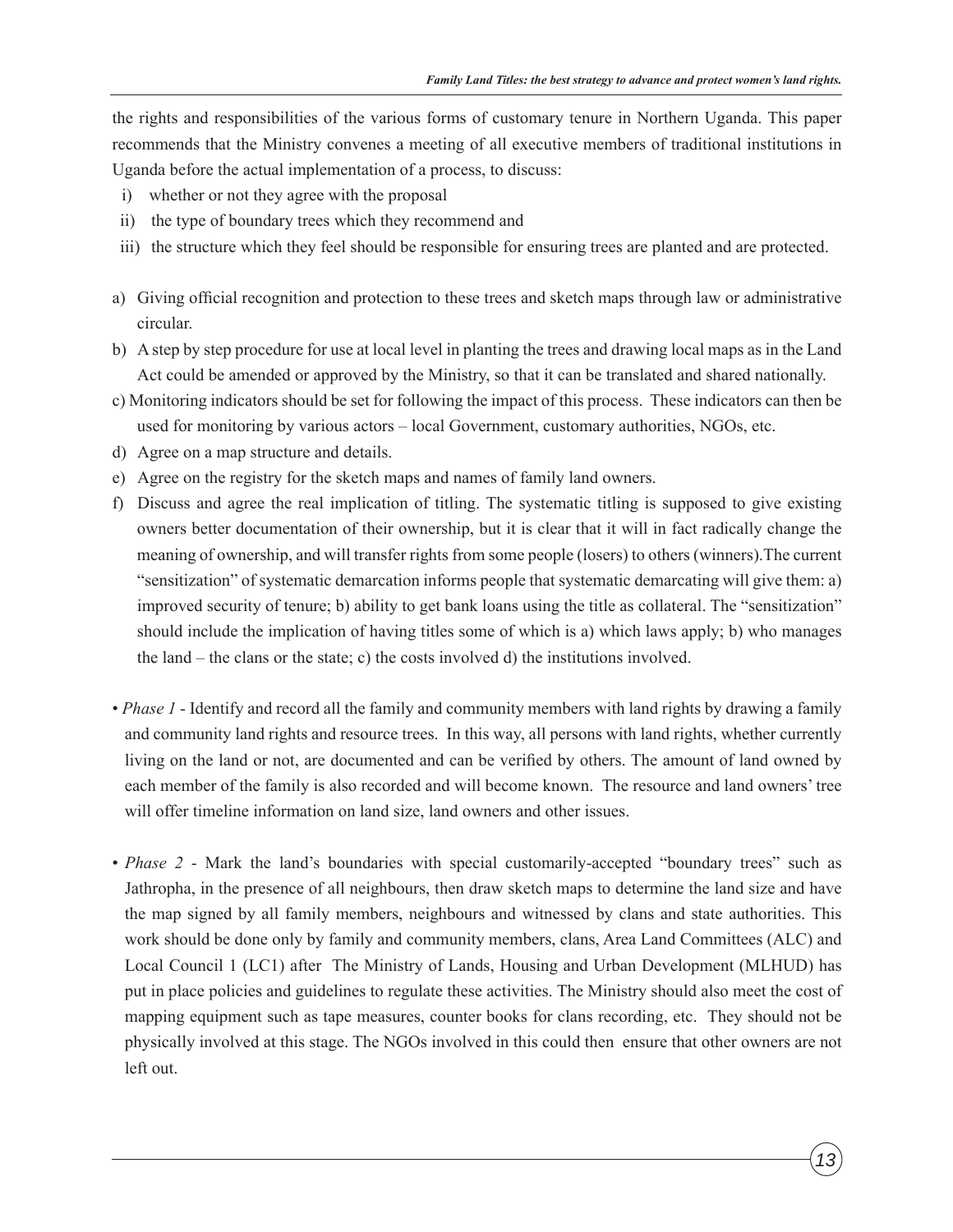- *Phase 3* Lango, Teso and Acholi have community land used for grazing, water, building grass, clay, anthills, firewood, fishery, hunting, etc. Community land also need to be better protected by the owners ddiscussing and agreeing on the "community land owners" and whose names would go on community land titles and conditions for holding "community land "in trust" within the formal documents.
- *Phase 4* Land Registry. Land under Customary tenure currently has no land registry but the National Land Policy has provided for a registry for customary land. Without the registry, the transactions in family and community land titles cannot be updated. Most importantly, the changes that will be brought about by the mobility of women and children in between the maiden and marital families cannot be recorded with an active and efficient land registry.
- *Phase 5* After the completion of phases 1 to 3, families and communities who want family and community land titles may then be informed of the implications before they choose to apply or not apply. They can then be issued the family and community land titles.

## **c) Support Systematic recording of land claims in sketch maps and registration in Recorders' Offices** – Customary land is primarily owned by family and/or larger kinship units, with land rights-holders also responsible for protecting both land and land rights, for present and future generations. Some land rightsholders, such as women and children, move between two families, making their rights difficult to capture in a one-off situation. The Ministry should agree with families how to record their members on a family and community land rights tree to capture names, age, of owners which could be recorded on the maps at later stage. This would triangulate the information on the maps. After systematic demarcation, it would be important to agree how to translate rights and responsibilities which exist in customary land tenure to a paper document. Consensus on how these rights would be recorded and updated would also be essential. For recording of family and community members on a title, there is need to think through the venue, staffing, equipment, security, accountability, responsibilities, transferability issues, and applicable laws. Customary land owners must be assisted to document their boundaries and land transactions, no matter how basic these records are. Recording needs to take place at two levels—on sketch maps with an attached list of rights derived, and on the government's register in the Registrar's Office.

**d) Inform stakeholders of the full implications of CCOs** – In recognition that a family and community land title is but evidence of land rights that already exist under customary tenure, the Land Act makes the acquisition of a family and community land title voluntary, not mandatory. It is therefore vital that the people and their social, religious, and political leaders are informed of "why" the titles are important. Most "sensitization" has stressed better security and the ability to get bank loans, while very little explanation of other issues has been given - such as how to transfer rights through sales and death, who must give consent when land is to be sold, and whether customary or statutory law would apply in these situations. The Ministry and other stakeholders need to reach a consensus on the content for all sensitizations about family and community land titles and their implementation.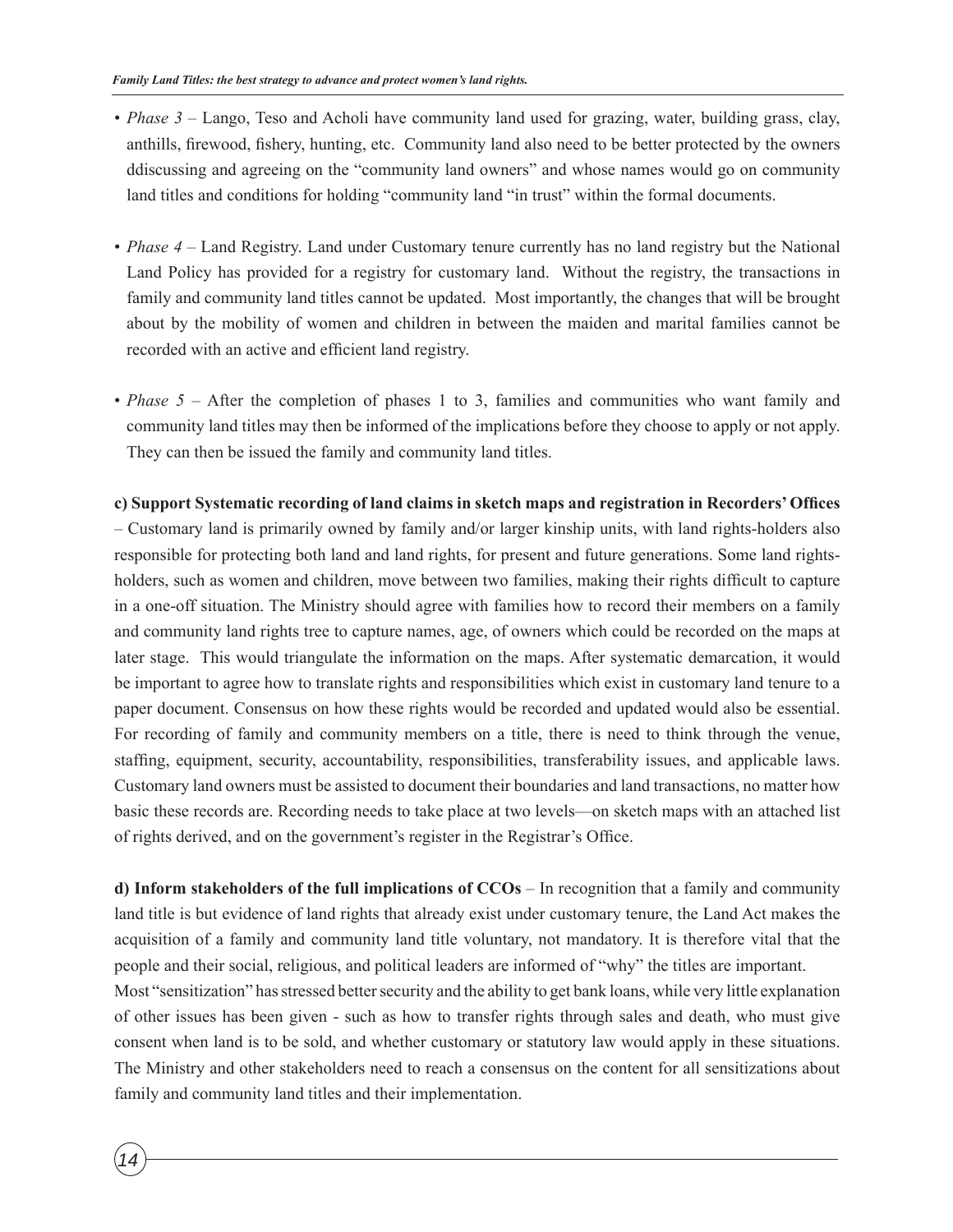**e) Establish and facilitate Institutions to handle Family and Community Land Titles** – Even if the above recommendations are addressed, the Ministry needs to ensure that all institutions to be involved in family and community land title implementation are in place and the funds they need to carry out this work are provided for before family and community land titles are issued. Requisite institutions include the clans, Area Land Committees, Registrars and District Land Boards. To avoid exploitation of poor people, the rates to be set should include the allowances to be paid to the officers, where the money is to come from, as well as the transport fares they charge applicants. This means that the Ministry of Lands, Housing and Urban Development must budget for these activities and be given the money for their operation by the Government, or provide by policy, a percentage of money derived for land related sources to be ploughed back to land administration. Any formally issued family and community land title must be right the first time, or else the benefits that family and community land titles could offer might be outweighed by later disputes over who should or should not be named on the family and community land titles. If family and community land titles are implemented without sufficient preparation of (and funding for) the institutions involved, then rather than reducing the number of land disputes overall, it may be that disputes are exacerbated by the family and community land titling process.

#### **CONCLUSION AND THE WAY FORWARD**

If the above recommendations are adopted as part of a gradual process, lasting benefits in clarifying and documenting family and community land rights are much more likely to result. In turn, this could mean a lasting reduction of land rights contestations and conflicts. If the above recommendations are not followed, then all stakeholders should expect improvement of women's land rights to remain "at sensitization" level only, with no meaningful and tangible results. Wives, widows, unmarried girls, divorced women, and children will all lose their land rights of their "family land" to "male heads of families or heirs." Government should prioritise the issue of family and community land titles over and above "individual privatized land," since these are the predominant types of land in rural areas in Uganda. The implementation of systematic demarcation should remove the options for individual land and only retain the options for family and community titles. The government should design appropriate "family and community land titles" with conditions for the head of family and clans to hold land in trust and a registry for it. This is what the National Land Policy caters for.

Since much of the process proposed here is likely to involve input from the various traditional institutions, with the Ministry performing what it does best – that is, providing policy guidance and oversight – this strategy also has the benefit of being cost-effective. The proposed family and community land rights tree, boundary marking, using sketch maps and boundary trees (or other locally available and acceptable boundary marks), will be low in cost, especially as the relevant families' and traditional institutions' work would be partly voluntarily. Formal registration costs will, however, still be substantial. But taking the time to bring together the various stakeholders - including traditional institutions, and being willing to discuss and agree upon policies - will be our most valuable resource for Uganda as a nation.